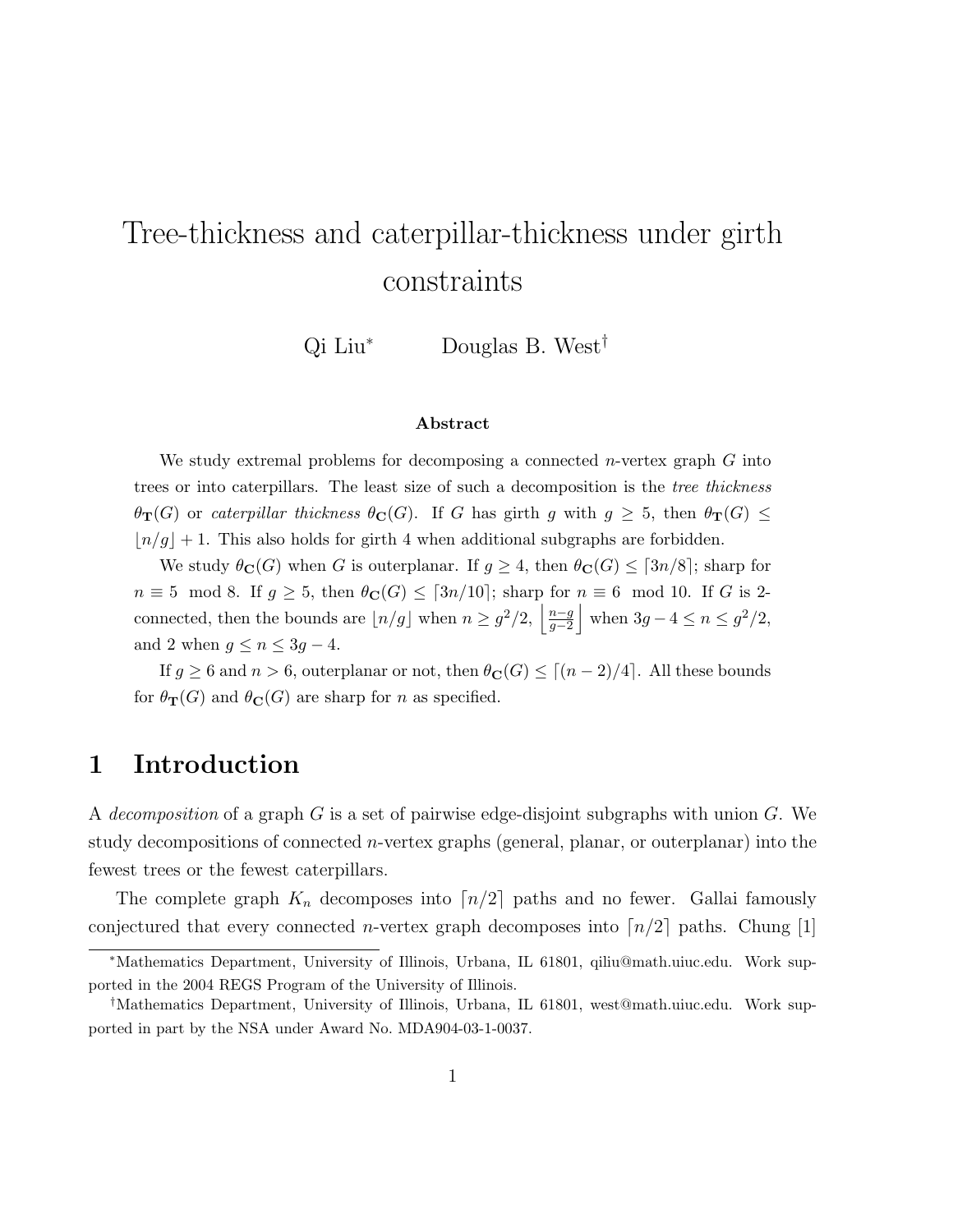proved that  $\lceil n/2 \rceil$  trees suffice. In fact, her proof decomposes every connected *n*-vertex graph into  $\lceil n/2 \rceil$  caterpillars of diameter at most 4. A *caterpillar* is a tree having a single path (the spine) that contains at least one endpoint of every edge; equivalently, deleting the leaves yields a path. This class is intermediate between paths and trees. The connectedness condition is needed because  $n/3$  disjoint triangles do not decompose into fewer than  $2n/3$ trees. We study always connected graphs, and we use  $n$  for the number of vertices.

Given a class **F** of graphs, the **F**-decomposition number or **F**-thickness of a graph  $G$ , written  $\theta_{\mathbf{F}}(G)$ , is the minimum size of a decomposition of G into subgraphs that lie in **F**. We seek the maximum of  $\theta_F$  over graphs in some class G. We can refine such problems by seeking tighter bounds over classes smaller than **G** or by restricting the family **F**. Let  $\theta_T$ and  $\theta_{\rm C}$  denote the tree-thickness and caterpillar-thickness, respectively.

For connected graphs, the maximum tree-thickness  $\lceil n/2 \rceil$  is attained by  $K_n$ . Forbidding triangles excludes this extremal graph. The *girth* of a graph is the length of a shortest cycle. For  $g \geq 5$ , we prove in Theorem 4 that  $\theta_{\mathbf{T}}(G) \leq \lfloor n/g \rfloor + 1$  when G is connected and has girth g, and equality is achievable. The conclusion also holds when  $g = 4$  among graphs containing no subdivision of  $K_{2,3}$  with girth 4.

In a larger class of graphs with girth 4, we obtain a weaker upper bound that nevertheless is tighter than the bound for general graphs. We prove in Theorem 5 that  $\theta_T(G) \leq |n/3|$ when G is a connected graph with girth 4 not containing the graph obtained from  $K_{4,3}$  by deleting one edge. We know of no connected graph with girth 4 having tree-thickness more than  $\lfloor n/4 \rfloor + 1$  and conjecture that  $\lfloor n/4 \rfloor + 1$  is the maximum.

We next turn to caterpillar-thickness. Even on special families of planar graphs,  $\theta_{\rm C}$  may be larger than the maximum of  $\theta_T$  on more general families. A graph is *outerplanar* if it has an embedding in the plane with all vertices lying on the unbounded face. A *cactus* is a connected graph in which every edge appears in at most one cycle; equivalently, every block is an edge or a cycle. Every cactus is outerplanar.

Always  $\theta_{\mathbf{T}}(G) \leq \theta_{\mathbf{C}}(G) \leq [n/2]$  (by Chung's proof), with equality throughout when  $n \equiv 4 \mod 6$  for special cacti with triangles (Example 1). Forbidding triangles tightens the bound. We prove in Theorem 7 that  $\theta_{\mathbb{C}}(G) \leq \lceil 3n/8 \rceil$  when G is outerplanar and trianglefree, sharp when  $n \equiv 5 \mod 8$ . With girth at least 5, a similar proof yields  $\theta_{\mathbf{C}}(G) \leq$  $[3n/10]$ , sharp when  $n \equiv 6 \mod 10$ . Regardless of outerplanarity, girth at least 6 forces  $thc(G) \leq [(n-2)/4]$  when  $n > 6$  (Theorem 9), achieved using trees (Example 2).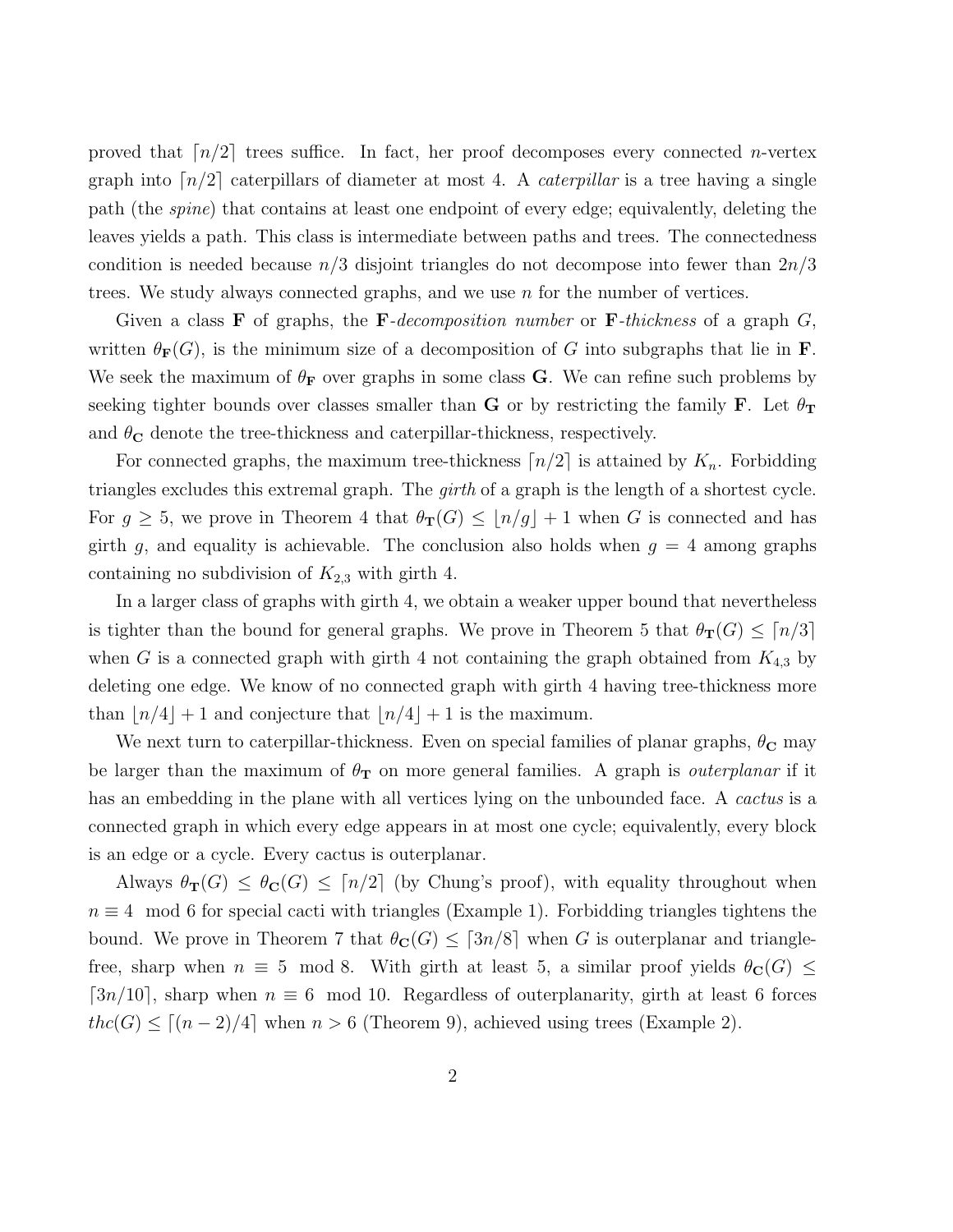The extremal graphs presented in Example 1 are cacti. When we exclude cacti by considering only 2-connected outerplanar graphs, the bound on caterpillar-thickness tightens. We prove in Theorem 6 that if G is a 2-connected *n*-vertex outerplanar graph with girth  $g$ , then the maximum possible value of  $\theta_{\bf C}(G)$  is  $\lfloor n/g \rfloor$  if  $n \geq g^2/2$ , is  $\left\lfloor \frac{n-g}{g-2} \right\rfloor$  $\left| \frac{n-g}{g-2} \right|$  if  $3g - 4 \leq n \leq g^2/2$ , and is 2 if  $g \leq n \leq 3g - 4$ .

It is natural to ask whether the bounds on caterpillar thickness of outerplanar graphs with fixed girth continue to hold when all planar graphs with that girth are allowed. These questions remain open. That is, is it true that  $\theta_{\mathbf{C}}(G) \leq \lfloor n/g \rfloor$  whenever G is a 2-connected planar graph with girth at least g and that  $\theta_{\mathbf{C}}(G) \leq \lceil 3n/8 \rceil$  whenever G is a connected planar graph with girth at least 4?

#### 2 Lower Bound Constructions

In this section we present examples showing that the bounds in our later theorems are sharp.

**Example 1** Let  $H_{k,g}$  denote the cactus with  $kg + 1$  vertices formed from k disjoint gcycles by adding one vertex having one neighbor in each cycle (see Figure 1). The cutedges in  $H_{k,g}$  imply that only one tree in a decomposition can extend out from each cycle. However, two trees must be used within each cycle. Hence at least k trees are confined to the cycles, and at least one more tree must be used. There is such a decomposition, so  $\theta_{\bf T}(H_{k,g}) = k + 1 = \lfloor n/g \rfloor + 1.$ 



Figure 1: The graph  $H_{k,q}$ 

This decomposition of  $H_{k,g}$  is unavailable for caterpillar thickness, since the one large tree has an edge on each cycle and hence is not a caterpillar (when  $k \geq 3$ ). A caterpillar in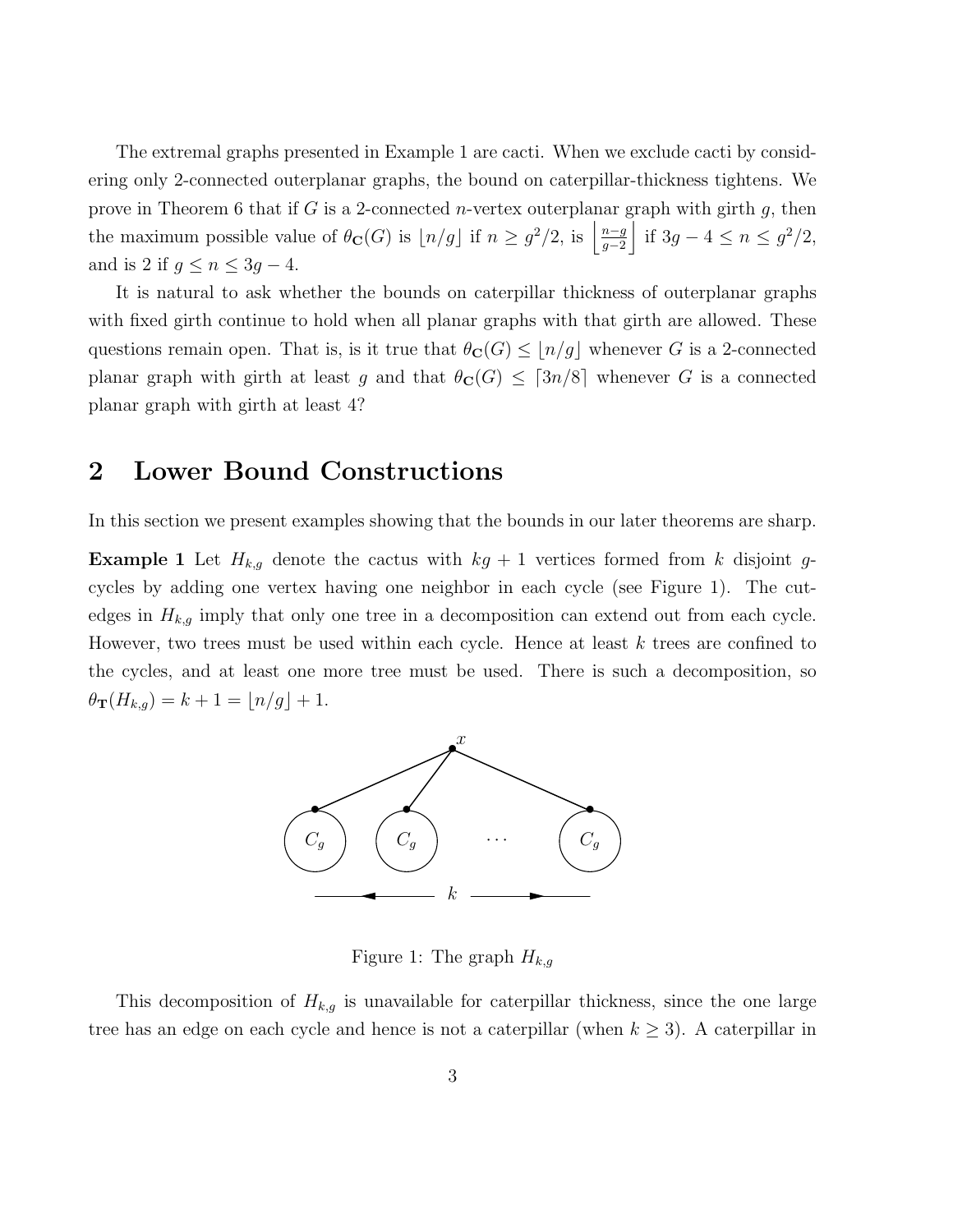$H_{k,g}$  has edges in at most two of the cycles, because a caterpillar cannot have three paths of length 2 with a common endpoint. Therefore, since only k paths can start along and depart from a cycle, the best we can do is save  $\lfloor k/2 \rfloor$  by combining into pairs the paths that leave the cycles. Thus  $\theta_{\mathbf{C}}(H_{k,g}) = 2k - \lfloor k/2 \rfloor = \lceil 3k/2 \rceil$ .

More generally, let  $n = kg + r$ , where  $1 \le r \le g$ . Note that  $k = \lfloor (n-1)/g \rfloor$ . Let x be the central vertex of  $H_{k,g}$ . When k is even and  $r=3$ , form  $H'_{k,g}$  by appending a path of two edges to  $H_{k,g}$  at x. We show that this increases the caterpillar thickness by 1 by using the same lower bound idea. There are  $2k+1$  paths needed in the  $k+1$  components of  $H'_{k,g}-x$ , only one of these paths can extend from each component, and they can at best combine in pairs, so  $\theta_{\mathbf{C}}(H'_{k,g}) = 2k + 1 - \lfloor (k+1)/2 \rfloor = (3k/2) + 1$ , since k is even.

For all other *n* with  $r \neq 1$ , we simply append a leaf to the construction for  $n-1$ , without increasing  $\theta_{\mathbf{C}}$ . We thus obtain an *n*-vertex cactus G with caterpillar-thickness as listed below.

| $n = 2lg + r$ $\theta_{\bf C}(G)$ |            |
|-----------------------------------|------------|
| $1\leq r\leq 2$                   | $\vert$ 3l |
| $3 \leq r \leq g$ $3l+1$          |            |
| $g+1 \leq r \leq 2g \mid 3l+2$    |            |

Note that  $\theta_{\mathbf{C}}(H_{k,3}) = n/2$  when  $n \equiv 4 \mod 6$ . Thus for such n, the maximum value of caterpillar-thickness over *n*-vertex graphs is achieved not only by  $K_n$ , but also by a cactus.

**Example 2** When  $g > 6$ , a special tree needs more caterpillars than the construction of Example 1. Form  $T_n$  by subdividing  $\lfloor (n-1)/2 \rfloor$  edges in the star  $K_{1,\lceil (n-1)/2 \rceil}$  (each subdivided once); this yields  $n$  vertices. At most two of the edges not containing the center can lie in a single caterpillar, so  $\left[\left(\frac{(n-1)}{2}\right)\right]$  caterpillars are needed, and this many suffice. For  $n > 2$ , we obtain  $\theta_{\mathbf{C}}(T_n) = \lfloor (n-2)/4 \rfloor$ . For  $g = 6$ , this construction beats that of Example 1 in some congruence classes; for  $g > 6$ , it always wins.

The tree  $T_n$  is also the *n*-vertex graph whose total interval number is largest (see [2]). In a triangle-free graph, the total interval number equals the number of edges plus the minimum number of trails needed to touch at least one endpoint of every edge. In a tree, trails are paths; touching every edge with  $t$  paths means decomposing into  $t$  caterpillars.  $\Box$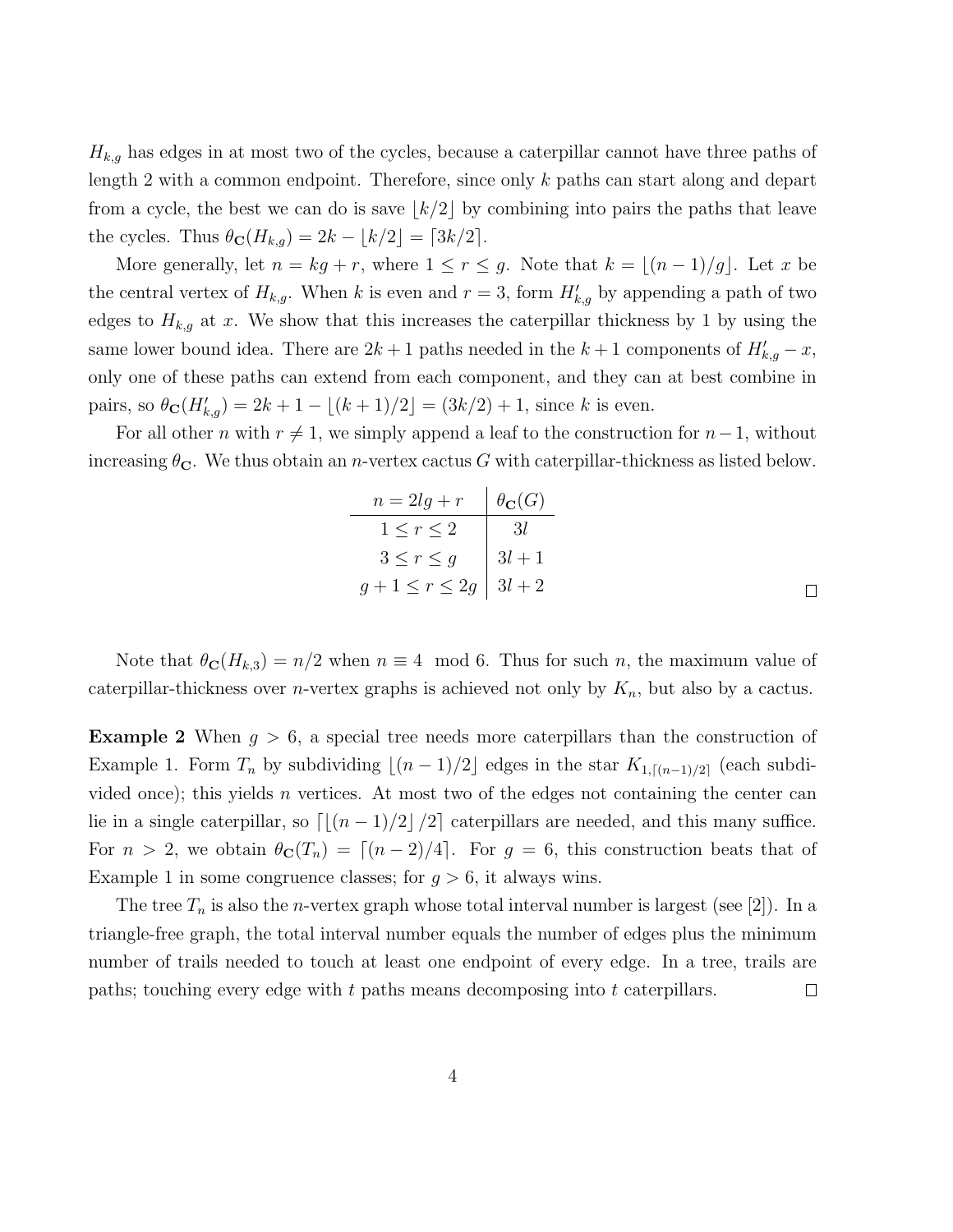The family  $H_{k,g}$  can be excluded by restricting to 2-connected graphs, but the treethickness can still be almost as large as for  $H_{k,g}$ . Again the graphs are outerplanar.

**Example 3** For  $k \geq g/2$ , let  $J_{k,g}$  denote the graph formed from the cycle  $C_n$ , where  $n = kg$ and the vertices are  $v_1, \ldots, v_n$  in order, by adding chords of the form  $v_{gi-g+1}v_{gi}$  for  $1 \le i \le k$ (see Figure 2). Note that  $J_{k,g}$  has girth g.

Each chord forms a cycle, which requires two trees in the decomposition. Only one of those two trees can continue on to the next higher cycle in the direction of increasing indices, so a new tree must start within that cycle. In traversing the full outer cycle, at least  $k$  trees must be started. Hence  $\theta_{\mathbf{T}}(J_{k,g}) \geq k = n/g$ , and equality holds using  $n/g$  paths.

When *n* is not a multiple of *g*, we can start with a cycle of length *n* and insert  $\lfloor n/g \rfloor$ chords in this way while maintaining girth g (if  $n \geq g \lceil g/2 \rceil$ ), so for  $n \geq g^2/2$  we obtain examples with tree-thickness (and caterpillar-thickness and path-thickness)  $\lfloor n/g \rfloor$ .

When  $g \le n < g^2/2$  (or  $k < g/2$ ), the cycle on the "inside" is too short. Instead of inserting all  $k$  chords, insert only the first  $m$ . The cycle through these chords and the remaining higher-indexed vertices has length  $2m + (n - mg)$ . We require  $2m + (n - mg) \ge g$ and set  $m = \frac{n-g}{q-2}$  $\frac{n-g}{g-2}$ . As above, decomposing G needs m trees, so  $\theta_{\bf T}(G) = \theta_{\bf C}(G) = \left| \frac{n-g}{g-2} \right|$  $\frac{n-g}{g-2}$ . When  $g \le n < 3n-4$ , the existence of one chord yields  $\theta_{\mathbf{T}}(G) = \theta_{\mathbf{C}}(G) = 2$ .



Figure 2: The graph  $J_{k,q}$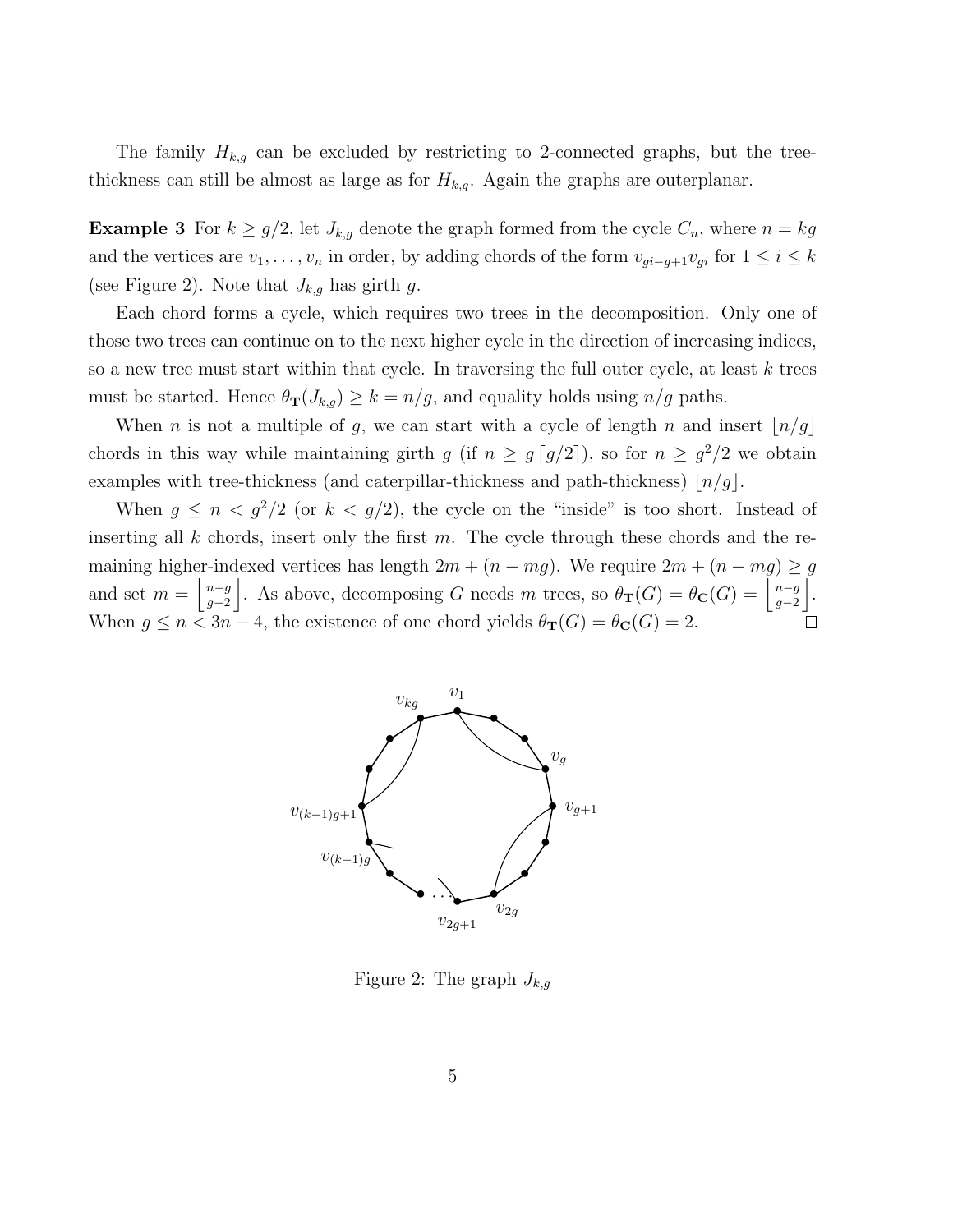## 3 Tree-thickness and Girth

We write  $G[A]$  for the subgraph of G induced by a vertex set A. The tree-thickness arguments for connected graphs with girth at least 5 and for connected graphs with girth at least 4 that avoid subdivisions of  $K_{2,3}$  are essentially the same, so we combine them.

**Theorem 4** Let G be an n-vertex connected graph. If girth  $(G) \ge g \ge 5$ , or if  $g = 4$  and G contains no subdivision of  $K_{2,3}$  with girth 4, then  $\theta_{\mathbf{T}}(G) \leq \lfloor n/g \rfloor + 1$ , and this is sharp.

**Proof.** Sharpness is shown by the graph  $H_{k,g}$  of Example 1, with pendant vertices added when  $g \nmid n$ . For the upper bound, we use induction on n. If  $n < g$ , then G has no cycle and is a tree itself. If  $n = g$ , then G is a cycle and decomposes into two trees. For the induction step, consider  $n > g$ . We may assume that G is not a tree, since then  $\theta_{\mathbf{T}}(G) = 1$ .

Let P be a longest path in G, with vertices  $v_1, \ldots, v_m$  in order. Since girth  $(G) \geq g$ , we have  $m \geq g$ . Let  $R = \{v_1, \ldots, v_g\}$ . No two vertices in R have more than one common neighbor outside R, because this would create a subdivision of  $K_{2,3}$  containing a 4-cycle (vertices in R with a common neighbor cannot be consecutive on R, since girth  $(G) \geq 4$ ). The same observation holds for  $R - \{v_g\}.$ 

Let T be a spanning tree of G that contains P. For  $1 \leq i \leq m$ , let  $S_i$  be the set of vertices outside P whose path to  $V(P)$  in T arrives at  $v_i$ . Let  $S = S_1 \cup \cdots \cup S_g$ ; note that  $S_1 = \emptyset$ . Among all the spanning trees that contain P, let T be one that minimizes  $|S|$ . With this choice of T, no vertex in S has a neighbor outside  $S \cup R$ .

Case 1:  $S \neq \emptyset$ .

Let  $A = S \cup R - \{v_g\}$ . Note that  $G - A$  is connected. Also  $|V(G - A)| \leq n - g$ , since  $S \neq \emptyset$ . By the induction hypothesis,  $\theta_{\mathbf{T}}(G - A) \leq \lfloor (n - g)/g \rfloor + 1 = \lfloor n/g \rfloor$ . Call the trees in such a decomposition the "old" trees. We will incorporate the edges incident to A by adding some edges to old trees and creating one additional tree for the rest.

The key observation is that  $G[A]$  is a forest. If there is a cycle C among the vertices of A, then it has at least g vertices. Combining a path around C with a shortest path from  $V(C)$  to  $v_q$  in  $G[A \cup \{v_q\}]$  contradicts the choice of P as a longest path in G.

Let  $W_1, \ldots, W_t$  be the components of  $G[A]$ . One component contains all of  $v_1, \ldots, v_{g-1}$ and  $S_1, \ldots, S_{g-1}$ , and the others form  $G[S_g]$ . By the choice of T,  $v_g$  is the only vertex outside A having neighbors in S, and  $v_g$  has a neighbor in each  $W_i$ . Use one such edge to each  $W_i$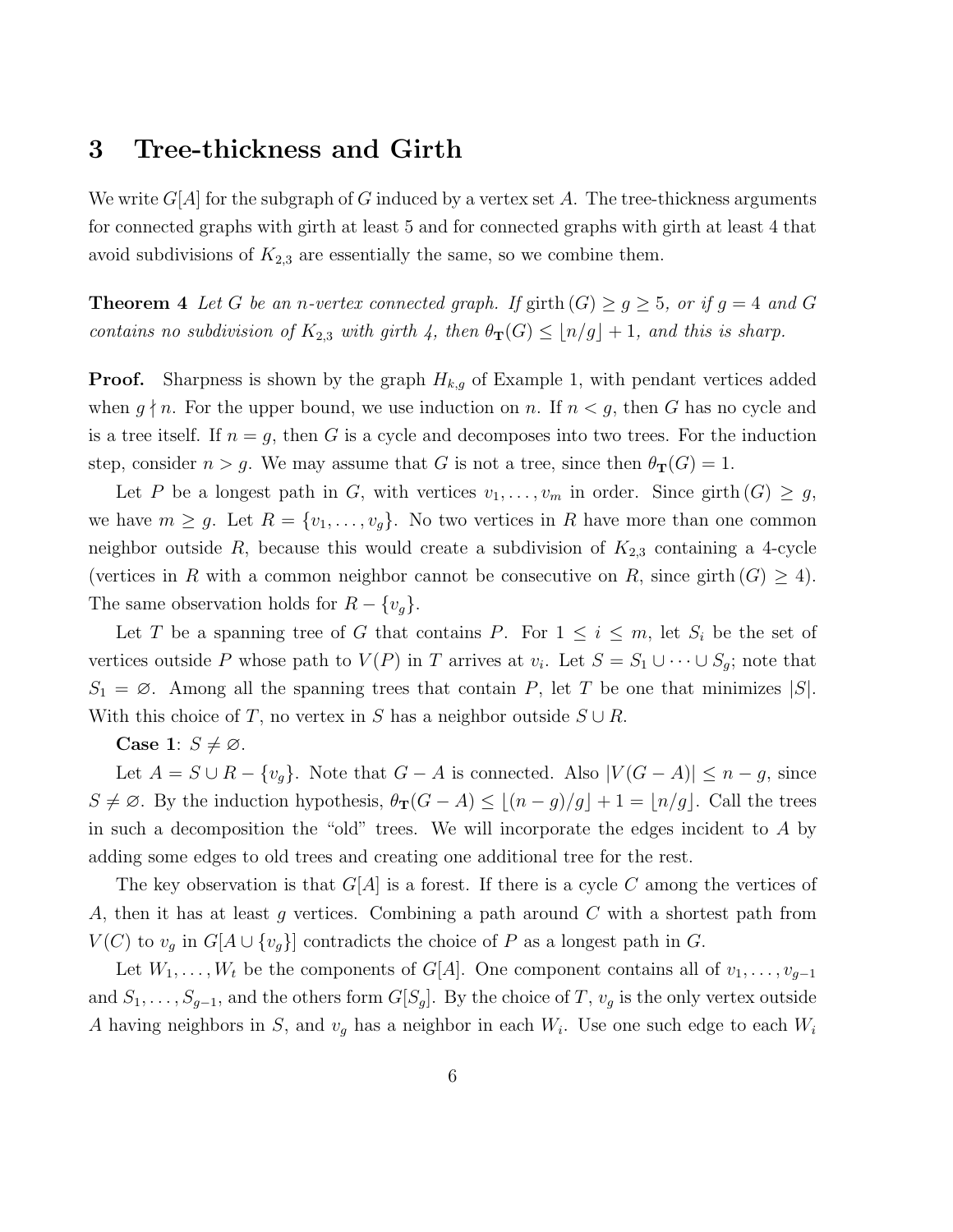along with  $G[A]$  to form a new tree T' for the decomposition. Add the other edges from  $v_g$ to S to the tree containing  $v_qv_{q+1}$ .

We have now assigned all edges of  $G$  to trees in the decomposition except those from  $v_1, \ldots, v_{g-1}$  to neighbors outside A. We can add these edges to T' unless two of them reach a common vertex outside A. Since G has girth at least g, the only vertices in  $v_1, \ldots, v_{g-1}$ that can have such a common neighbor are  $v_1$  and  $v_{g-1}$ . We have observed that they can have only one such common neighbor; call it x. If  $x = v_g$ , then we have already put one of  $\{v_1x, v_{g-1}x\}$  into T' and the other into an old tree containing an edge incident to x. If  $x \neq v_g$ , then we can do the same, since x has no other neighbor in the component of T' containing  $v_{g-1}$ , and  $v_1$  has no other neighbor in the old tree.

Case 2:  $S = \emptyset$ .

Let  $A = \{v_1, \ldots, v_g\}$ . Note that  $G-A$  is connected, since  $S = \emptyset$ ; also, it has  $n-g$  vertices. By the induction hypothesis,  $\theta_F(G - A) \leq \lfloor n/g \rfloor$ . Call the trees in such a decomposition "old" trees. An additional tree  $T'$  will contain all other edges incident to the path  $G[A]$ , with a few possible exceptions.

Since girth  $(G) \geq g$ , the only pairs in A that can have common neighbors (and only one for each pair, as noted earlier) are  $\{v_1, v_g\}$ ,  $\{v_1, v_{g-1}\}$ ,  $\{v_2, v_g\}$ . Let  $x, y, z$  denote their possible common neighbors, respectively.

If the edge  $v_1v_g$  exists, then actually  $y = v_g$  and  $z = v_1$ , and x does not exist. In this case we add  $v_{g-1}v_g$  and  $v_gv_{g+1}$  to an old tree and put all other edges incident to A in T'.

If  $v_1v_g \notin E(G)$ , then we can add all of  $\{xv_1, yv_{g-1}, zv_2\}$  that exist into old trees and put all other edges incident to  $A$  into  $T'$ .  $\Box$ 

We have not proved that the bound of Theorem 4 holds for all connected graphs with girth 4. However, we can improve the upper bound from Chung's theorem for a class that allows subdivisions of  $K_{2,3}$ . It suffices to forbid  $K'_{4,3}$  as a subgraph, where  $K'_{4,3}$  is the graph obtained from  $K_{4,3}$  by deleting one edge. In this proof our method follows that of Chung [1], inductively establishing a decomposition with special additional properties.

**Theorem 5** Let G be a connected n-vertex graph. If  $girth(G) \geq 4$  and  $K'_{4,3} \nsubseteq G$ , then  $\theta_{\mathbf{F}}(G) \leq \lceil n/3 \rceil$ .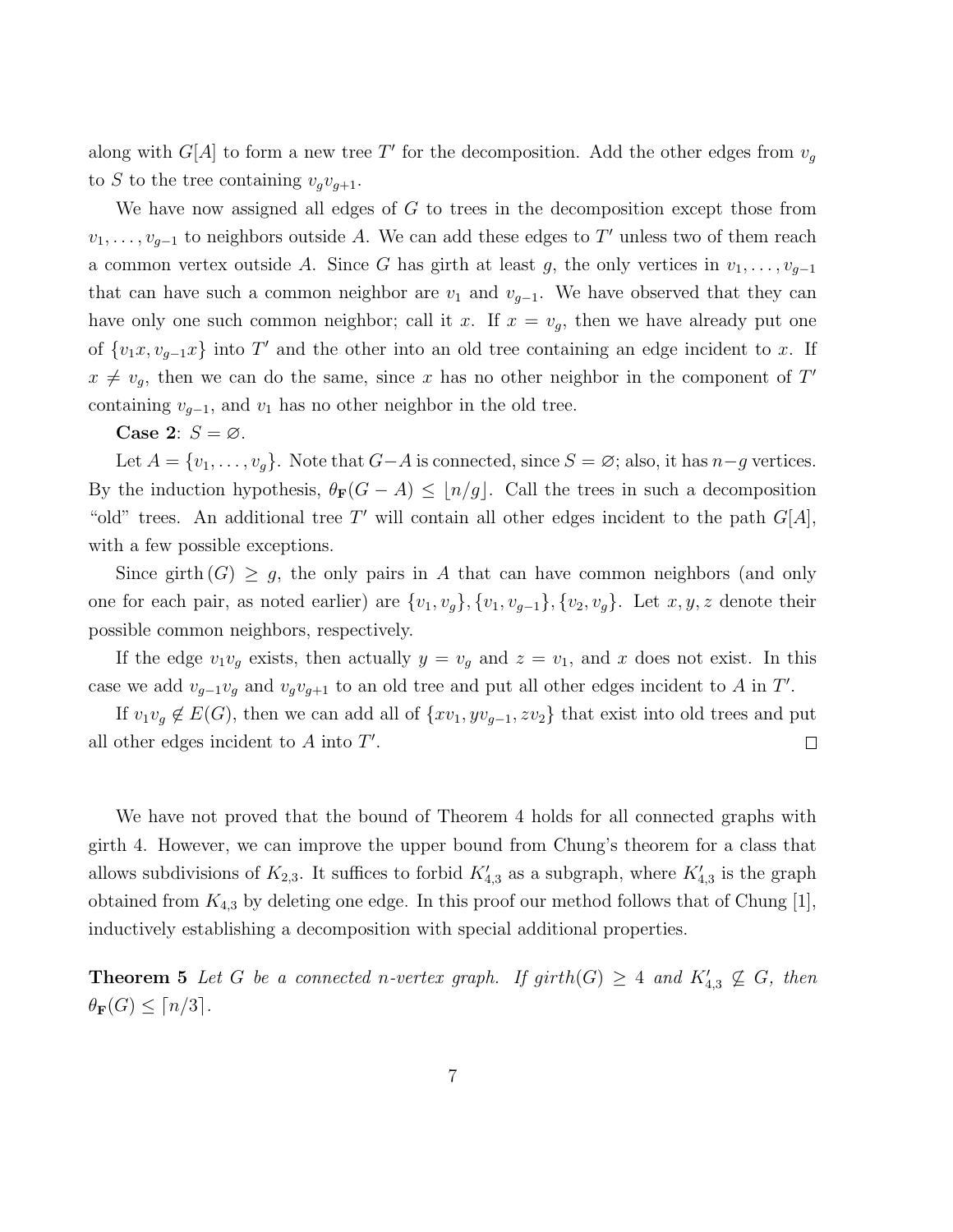**Proof.** Let  $k = \lfloor n/3 \rfloor$ . We use induction on n to prove the stronger statement that G has a tree decomposition  $T_1, \ldots, T_k$  and a vertex partition  $S_1, \ldots, S_k$  such that  $S_i \subseteq V(T_i)$  for all i and  $S_i$  satisfies the following additional properties:

- 1)  $|S_i| \leq 4$ , with equality only if  $G[S_i]$  consists of two disjoint edges, and
- 2) If  $S_i$  is an independent set of size 3, then its vertices have a common neighbor in  $T_i$ .
- For the basis step, observe that G is a tree if  $n \leq 3$ , and we set  $T_1 = G$  and  $S_1 = V(G)$ .

For the induction step, consider  $n > 3$ . A pendant claw in G is an induced copy of  $K_{1,3}$ whose set S of leaves does not separate G. A pendant cherry in G is an induced copy of  $P_3$ whose set  $S$  of vertices does not separate  $G$ . If  $G$  has a pendant claw or cherry whose leaves have no common neighbors outside this subgraph, then we let  $S_k = S$  and let  $T_k$  consist of all edges incident to  $S_k$ . In the claw case, condition (2) holds. Since G has girth at least 4,  $T_k$  is a tree. Since  $T_k$  contains all edges incident to  $S_k$ , applying the induction hypothesis to the connected graph  $G - S_k$  completes the decomposition. We call such pendant claws or cherries deletable.

In most cases, we find deletable claws or cherries. Let  $P$  be a longest path in  $G$ , with vertices  $v_1, \ldots, v_m$  in order. For a spanning tree T of G that contains P, let  $A_i$  be the set of vertices outside P whose path to P in T arrives at  $v_i$ . Since P is a longest path,  $A_1 = \emptyset$ . Among all spanning trees that contain P, choose T to minimize  $|A_2|$ , and within this to minimize  $|A_3|$ . For this T, each vertex in  $A_2$  has no neighbor outside  $A_2 \cup \{v_2\}$ , and each vertex in  $A_3$  has no neighbor outside  $A_3 \cup \{v_2, v_3\}.$ 

By the choice of P,  $A_2 \cup \{v_1\}$  is an independent set of neighbors of  $v_2$ . Among  $A_2 \cup \{v_1\}$ , only  $v_1$  can have neighbors other than  $v_2$ . If  $|A_2| \geq 2$ , then G has a deletable claw consisting of  $v_1, v_2$ , and two vertices of  $A_2$ . If  $|A_2| = 1$ , then G has a deletable cherry. Hence we may assume that  $A_2 = \emptyset$ .

If  $A_3 \neq \emptyset$ , then let R be the vertex set of a component of  $G[A_3]$ . Since P was chosen to be a longest path,  $G[R]$  is a star, and the only edge leaving R is the edge to  $v_3$  from a central vertex of the star. When  $|R| \geq 4$ , we thus have a deletable claw, and when  $|R| = 3$ we have a deletable cherry.

When  $|R| \leq 2$ , we let  $S_k = \{v_1, v_2\} \cup R$  and let  $T_k$  consist all edges incident to  $S_k$ . Note that  $|S_k| \leq 4$ , with equality only if  $G[S_k]$  consists of two disjoint edges, as required. The only edges incident to  $S_k$  are those in the path induced by  $S_k \cup \{v_3\}$  and edges incident to  $v_1$  and  $v_2$  (which have no common neighbor since they are adjacent). Thus  $T_k$  is a tree, and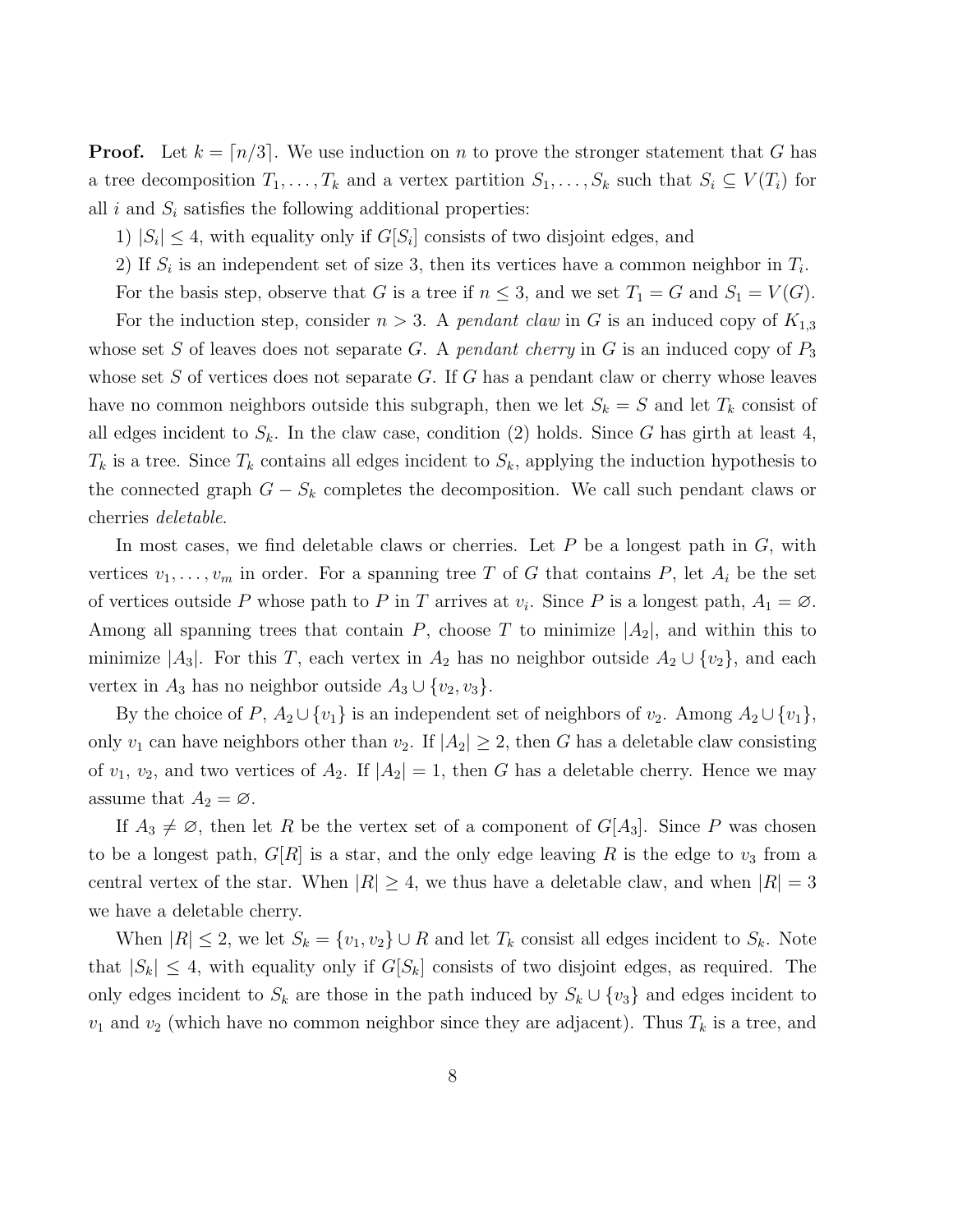we can apply the induction hypothesis to  $G - S_k$  to complete the decomposition.

The remaining case is  $A_2 = A_3 = \emptyset$ . Let  $S_k = \{v_1, v_2, v_3\}$ . Here we cannot simply let  $T_k$  consist of all edges incident to  $S_k$ , since  $v_1$  and  $v_3$  may have common neighbors. Let  $G' = G - \{v_1, v_2, v_3\}$ . By the induction hypothesis, G' has a tree decomposition  $T'_1, \ldots, T'_{k-1}$ with corresponding special sets  $S'_1, \ldots, S'_{k-1}$ . For  $G$ , set  $S_i = S'_i$  for  $1 \le i \le k-1$ .

Let  $Z = N(v_1) \cap N(v_3)$ . Each vertex of Z lies in  $S_i$  for some  $i \leq k - 1$ . We will modify  $T_i'$  to absorb half of the edges from  $S_i$  to  $\{v_1, v_3\}$ , becoming  $T_i$ . After this, the remaining edges incident to  $S_k$  will form a tree  $T_k$  to complete the decomposition.

Let  $X = Z \cap S_i$  for some  $i \in \{1, ..., k-1\}$ . If  $X = \{w\}$ , then put  $wv_1$  into  $T_i$  and  $wv_3$ into  $T_k$ . If  $X = \{w, y\}$ , then put  $\{wv_1, yv_3\}$  into  $T_i$  and  $\{wv_3, yv_1\}$  into  $T_k$ .

If  $|X| \in \{3, 4\}$ , then the absence of triangles in G forces X to be an independent set. Hence  $|S_i| = 3$  by the requirement that  $G'[S_i]$  induces two edges when  $|S_i| = 4$ . When  $S_i$ is an independent set of size 3, the decomposition guaranteed by the induction hypothesis gives these vertices a common neighbor in  $T_i$ . The two additional common neighbors  $v_1$  and  $v_3$  complete  $K_{3,3}$ . Also,  $v_2$  is adjacent to  $v_1$  and  $v_3$ , completing  $K'_{4,3}$ , which is forbidden.

Thus always  $|X| \leq 2$ , and  $T_k$  consists of the path induced by  $S_k$  and at most one edge from  $S_k$  to each vertex of  $G - S_k$ . This completes the desired decomposition.  $\Box$ 

#### 4 Caterpillar Thickness

In this section, we study caterpillar-thickness of outerplanar graphs. We first consider the 2-connected case.

**Theorem 6** If G is a 2-connected n-vertex outplanar graph with girth at least g, then  $\theta_{\mathbf{C}}(G)$ is bounded as given below, and all these bounds are sharp.

$$
\theta_{\mathbf{C}}(G) \le \begin{cases} 2 & \text{if } g \le n \le 3g - 4, \\ \left\lfloor \frac{n - g}{g - 2} \right\rfloor & \text{if } 3g - 4 \le n \le g^2/2, \\ \lfloor n/g \rfloor & \text{if } n \ge g^2/2 \text{ (except } n = 5 \text{ when } g = 3). \end{cases}
$$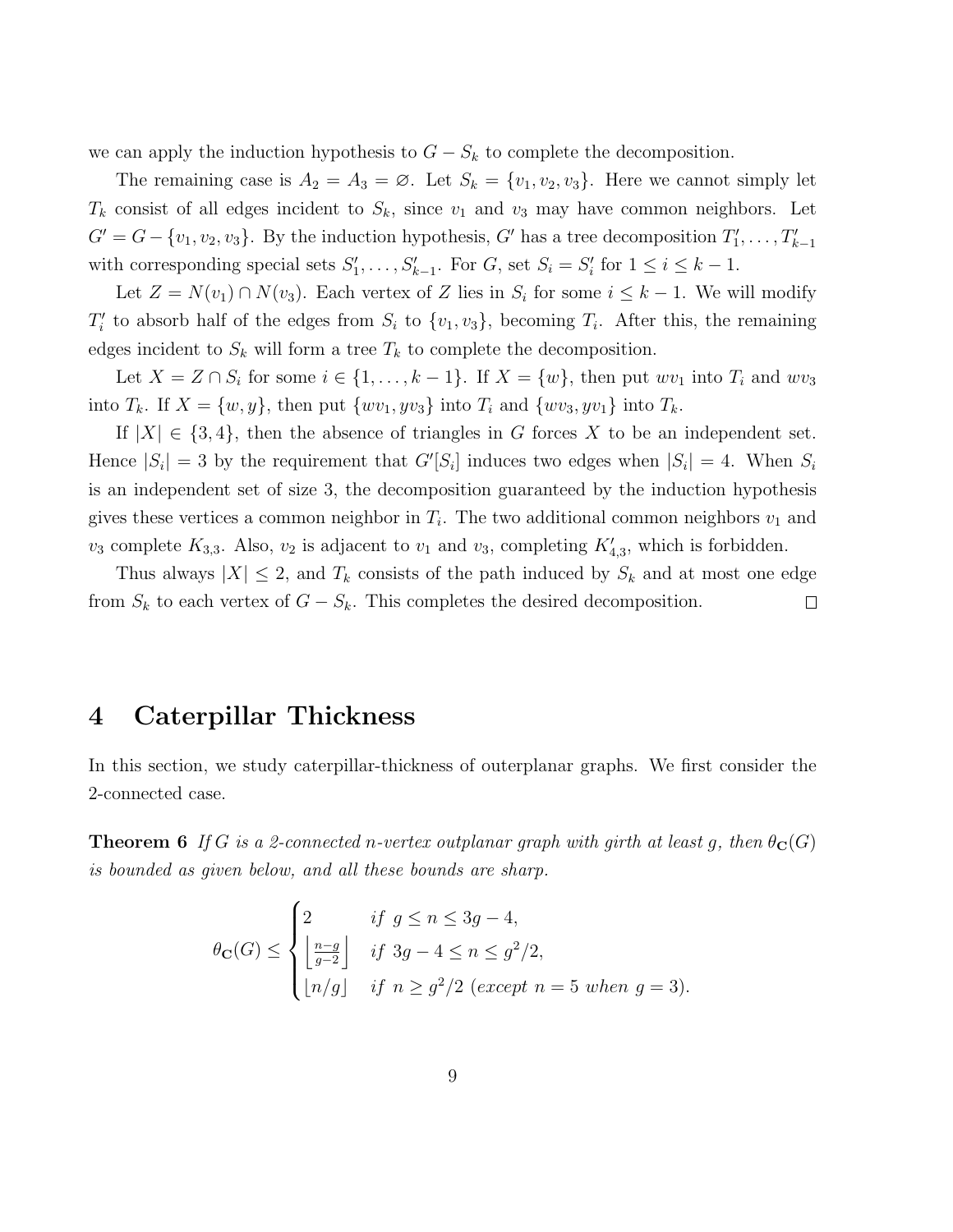**Proof.** In Example 3, we presented 2-connected outerplanar graphs with girth g having tree-thickness and caterpillar-thickness as specified above. Note that  $g^2/2 < 3g - 4$  when  $g = 3$ ; the middle "range" is empty.

For the upper bound, let  $C$  be the outer boundary in an outerplanar embedding of  $G$ . Since G is 2-connected, C is a cycle with vertices  $v_1, \ldots, v_n$  in order, and G has no other vertices. A chord  $v_i v_j$  of C is minimal if one of the  $v_i, v_j$ -paths on C has no other endpoint of a chord as an internal vertex. Let  $m$  be the number of minimal chords.

If  $m \leq 1$ , then G is a cycle with at most one chord, and two caterpillars (in fact, paths) suffice. Hence we may assume that  $m \geq 2$ .

Because G has girth at least g, the computation in Example 3 yields  $m \leq \frac{n-g}{a-2}$  $\frac{n-g}{g-2}$ . Therefore, to complete the proof for the case  $n \leq g^2/2$  it suffices to show that  $\theta_{\mathbf{C}}(G) \leq m$  always. For  $n > g^2/2$ , we will prove (inductively) that  $\theta_{\mathbf{C}}(G) \leq n/g$ .

**Bound 1:** If  $m \geq 2$ , then  $\theta_{\mathbb{C}}(G) \leq m$ . Decompose C into m "boundary paths"  $P_1, \ldots, P_m$  such that the endpoints of each path are internal to the paths generated by the chords. In particular, if  $v_r v_s$  is the *i*th minimal chord, then some internal vertex of the path from  $v_r$  to  $v_s$  along C is the end of  $P_i$  and the beginning of  $P_{i+1}$ . By the minimality of  $v_rv_s$ , no chord is incident to the common vertex of  $P_i$  and  $P_{i+1}$ . We use  $P_1, \ldots, P_m$  as the spines of the caterpillars in the decomposition.

Each chord of  $C$  joins vertices from two boundary paths; we assign it to one of these two paths (we have observed that each end is incident to only one boundary path). Since every chord incident to  $P_i$  is incident at its other end to exactly one other boundary path, it suffices to show that the chords joining  $P_i$  and  $P_j$  can be distributed to those two paths in such a way that the chords assigned to each have distinct endpoints in the other.

Let H be a graph H consisting of paths  $\langle u_1, \ldots, u_r \rangle$  and  $\langle w_1, \ldots, w_s \rangle$  joined by noncrossing chords of the form  $u_iw_j$ . "Noncrossing" means that the chords obey a linear order L such that the indices of the vertices from each path are nondecreasing. The subgraph of G consisting of  $P_i$  and  $P_j$  and the chords joining them has this form.

Process the chords in  $H$  in the order  $L$ . If the next chord shares an endpoint with the current chord, assign it to the path containing the shared vertex; otherwise assign it to either path (this case covers the initial chord). If two vertices on one path have chords to a common neighbor on the other path, then the second chord among these two is assigned to the other path. Hence the chords assigned to each path have distinct endpoints on the other path.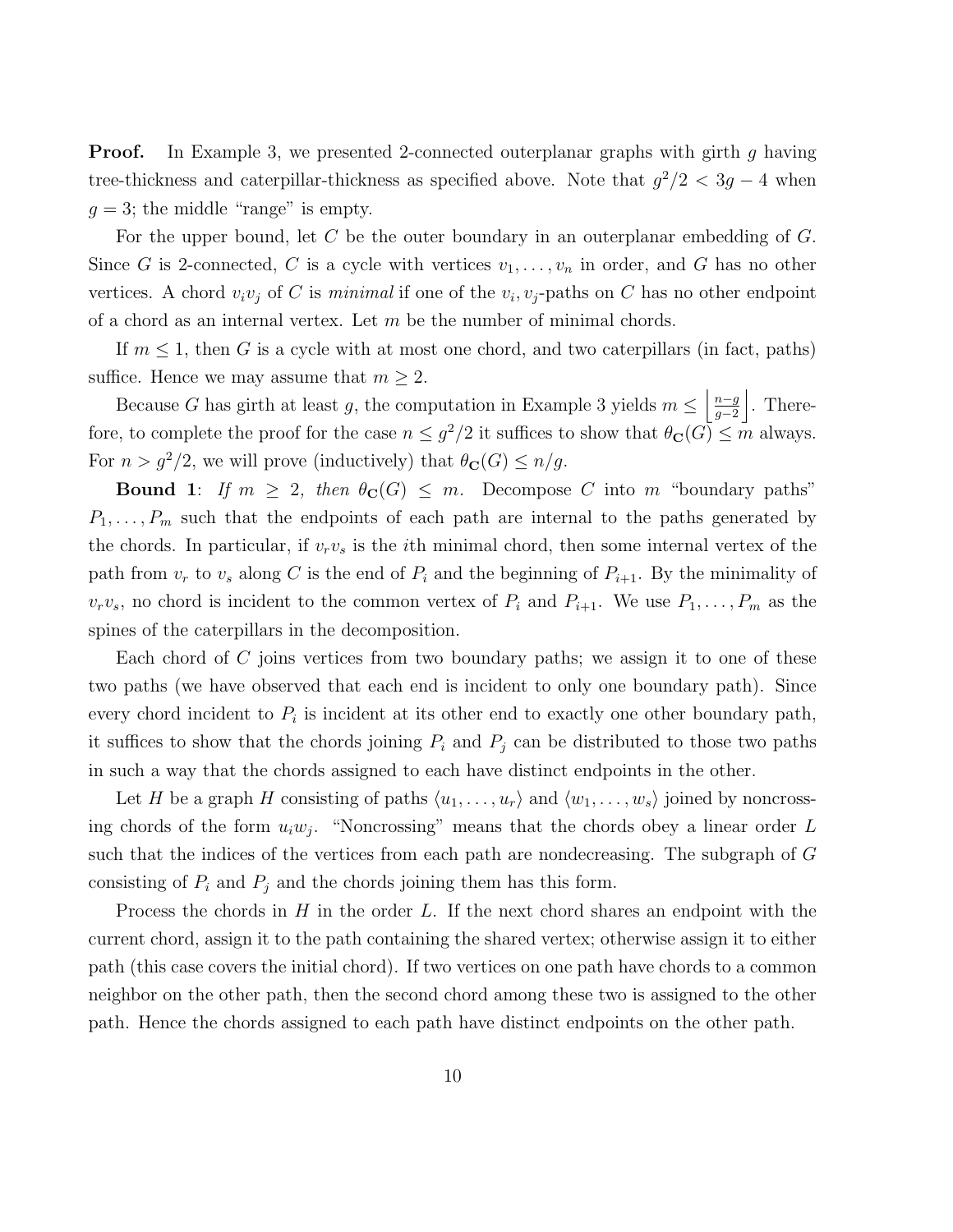**Bound 2:** If  $n \geq 2g$ , then  $\theta_{\mathbf{C}}(G) \leq n/g$ . We prove inductively that G decomposes into  $\lfloor n/g \rfloor$  caterpillars whose spines cover  $E(C)$ . Two such caterpillars suffice when  $m \leq 1$ .

If no two minimal chords share an endpoint, then the minimal chords lie on  $m$  disjoint cycles, and  $n \geq mg$ . If  $n \leq g^2/2$ , then  $m \leq (n-g)/(g-2) \leq n/g$ . In either case, the construction for Bound 1 suffices, since the union of its spines is  $C$ . Hence we may assume that  $n > g^2/2$  and that some two minimal chords share an endpoint.

If  $m = 2$ , then all chords have a common endpoint, and G is the edge-disjoint union of a star and a path, each of which is a caterpillar. Two edges of the star lie on C and form the spine of this caterpillar; the path is the remainder of C. Hence we may assume that  $m > 2$ .

Let  $v_i v_j$  and  $v_j v_k$  be two minimal chords with a common endpoint; we may assume that  $i < j < k$ . Let P be the  $v_i, v_k$ -path through  $v_j$  along C. Form a smaller 2-connected outerplanar graph G' as follows: If  $g = 3$ , then delete  $V(P) - \{v_i, v_k\}$  from G and add the edge  $v_i v_k$  (if not already present); if  $g \geq 4$ , then delete  $V(P) - \{v_i, v_j, v_k\}$ . In the first case, we deleted  $k - i - 1$  vertices; in the second, we deleted  $k - i - 2$ .

Since  $k - i - 1 \ge 2g - 3 \ge g$  if  $g = 3$  and  $k - i - 2 \ge 2g - 4 \ge g$  if  $g \ge 4$ , there are at most  $n - g$  vertices in G'. We can apply the induction hypothesis unless G' has fewer than 2g vertices. If so, then  $G'$  is a cycle. Since G has at least three minimal chords, this case arises only if  $g = 3$  and G is the union of a spanning cycle and a triangle. Such a graph decomposes into two paths; all edges lie along the spines.

Now the induction hypothesis provides a decomposition of G' into at most  $\lfloor n/g \rfloor - 1$ caterpillars whose spines cover the outer edges. When  $g \geq 4$ , it suffices to add P to this decomposition. When  $g = 3$  and  $v_i v_k \notin E(G)$ , the edge  $v_i v_k$  lies on the outer face in G' and hence is on the spine of its caterpillar T in the decomposition of  $G'$ . Replacing  $v_i v_j$  with  $v_i v_j$  and  $v_j v_k$  in T yields again a caterpillar. The desired decomposition is now completed by adding the caterpillar consisting of P and all other edges incident to  $v_j$  except  $v_i v_j$  and  $v_k v_j$ .

Finally, suppose that  $g = 3$  and  $v_i v_k \in E(G)$ . The edges  $v_{i-1} v_i$ ,  $v_i v_k$ , and  $v_k v_{k+1}$  all lie on spines in the decomposition of  $G'$ . If they are not in the same caterpillar in the decomposition, then we add  $v_i v_j$  and  $v_j v_k$  to two different caterpillars and add P as a new caterpillar. If these three edges are in the same caterpillar  $T$ , then we break the spine of  $T$  at  $v_i$ ; the piece containing  $v_{i-1}v_i$  continues along P to  $v_j$  and then directly to  $v_k$  and  $v_{k-1}$ , while the piece containing  $v_{k+1}v_k$  and  $v_kv_i$  continues directly to  $v_j$  and then along P to  $v_{k-1}$ . All the edges of  $G$  that are not in  $G'$  become spine edges in the resulting decomposition.  $\Box$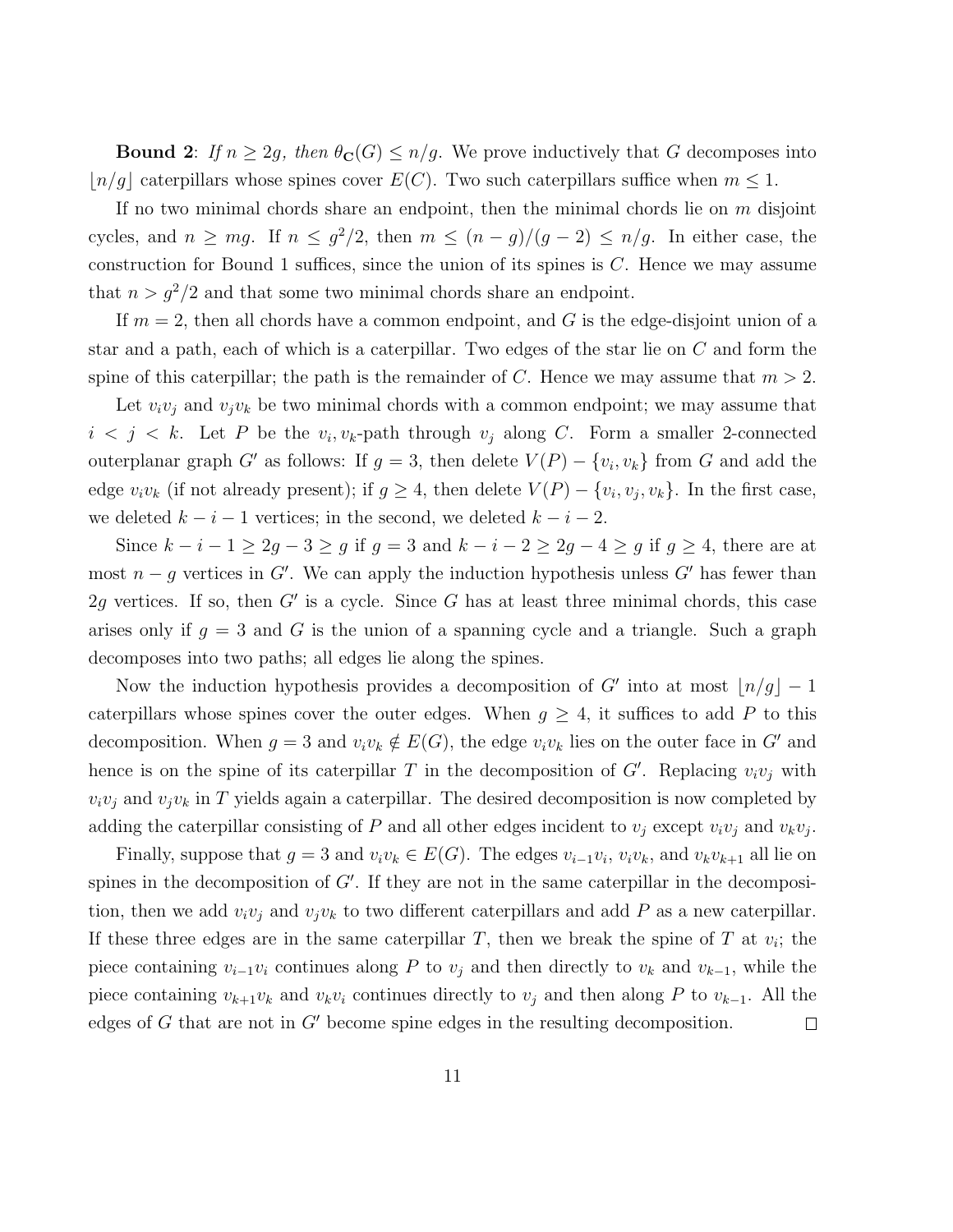The case of subdividing  $v_i v_k$  when  $g = 3$  is the only part of the proof of Bound 2 that needs the stronger statement about containing C in the union of the spines.

Our next result is our most intricate. Essentially, we show that the graphs of girth 4 constructed in Example 1 are extremal for  $\theta_{\rm C}$  among connected triangle-free outerplanar graphs wth *n* vertices. Theorems 8 and 9 discuss graphs with larger girth.

We believe the bound improves to  $\lceil 3n/8 \rceil - 1$  when  $n \neq 5 \mod 8$  and  $n > 8$ . Gaining 1 in these congruence classes would require extensive case analysis, so we omit it. One source of difficulty is that the savings does not occur in most congruence classes until  $n$  exceeds 8. Another is that the optimal formula (without using  $\lceil \cdot \rceil$ ) is not uniform across congruence classes. Hence we are content with a uniform formula that is optimal infinitely often.

**Theorem 7** If G is a connected triangle-free outerplanar graph with n vertices, then  $\theta_{\mathbf{C}}(G) \leq$  $\lceil 3n/8 \rceil$ , and this bound is sharp when  $n \equiv 5 \mod 8$ .

**Proof.** In Example 1 we presented outerplanar graphs (in fact, cacti) with the specified caterpillar-thickness. When  $k = 2l+1$ , the graph  $H_{k,4}$  has  $8l+5$  vertices and has caterpillarthickness  $3l + 2$ , which equals  $\lceil 3(8l + 5)/8 \rceil$ .

For the upper bound, we consider a counterexample  $G$  with fewest vertices,  $n$ . We will derive structural properties of G that eventually forbid its existence.

A subgraph H is deletable if it has a vertex subset S such that  $G-E(H)-S$  is connected and  $\theta_{\bf C}(H) \leq \lfloor 3|S|/8$ . With  $a = 3|S|/8$ , we have  $\lceil 3(n-|S|)/8 \rceil + \theta_{\bf C}(H) \leq \lceil 3n/8 - a \rceil +$  $[a] \leq [3n/8]$ . Therefore, a minimal counterexample contains no deletable subgraph. When S is a set of at least three vertices, and the edges incident to S form a caterpillar, and  $G-S$ is connected, we also say that  $S$  is deletable.

For 2-connected outerplanar graphs, Theorem 6 already provides an upper bound of  $n/4$ , which is always at most  $\lceil 3n/8 \rceil$ . Thus G is not 2-connected and has at least 2 blocks. Let B be a leaf block of G (a block sharing only one vertex with the rest of G). Note that G is embedded with all vertices on the unbounded face.

**Step 1**: Every leaf block is an edge or a 4-cycle. Suppose that B has at least five vertices. Let  $v_1$  be the cut-vertex of G in B, and let  $v_1, \ldots, v_k$  be the vertices of B in order on the unbounded face. If  $N(v_{i-1}) \cap N(v_{i+1}) = \{v_i\}$  for some i with  $3 \le i \le k-1$ , then the girth condition implies that the edges incident to S form a caterpillar, where  $S = \{v_{i-1}, v_i, v_{i+1}\}.$ Also,  $G-S$  is connected, so S is deletable.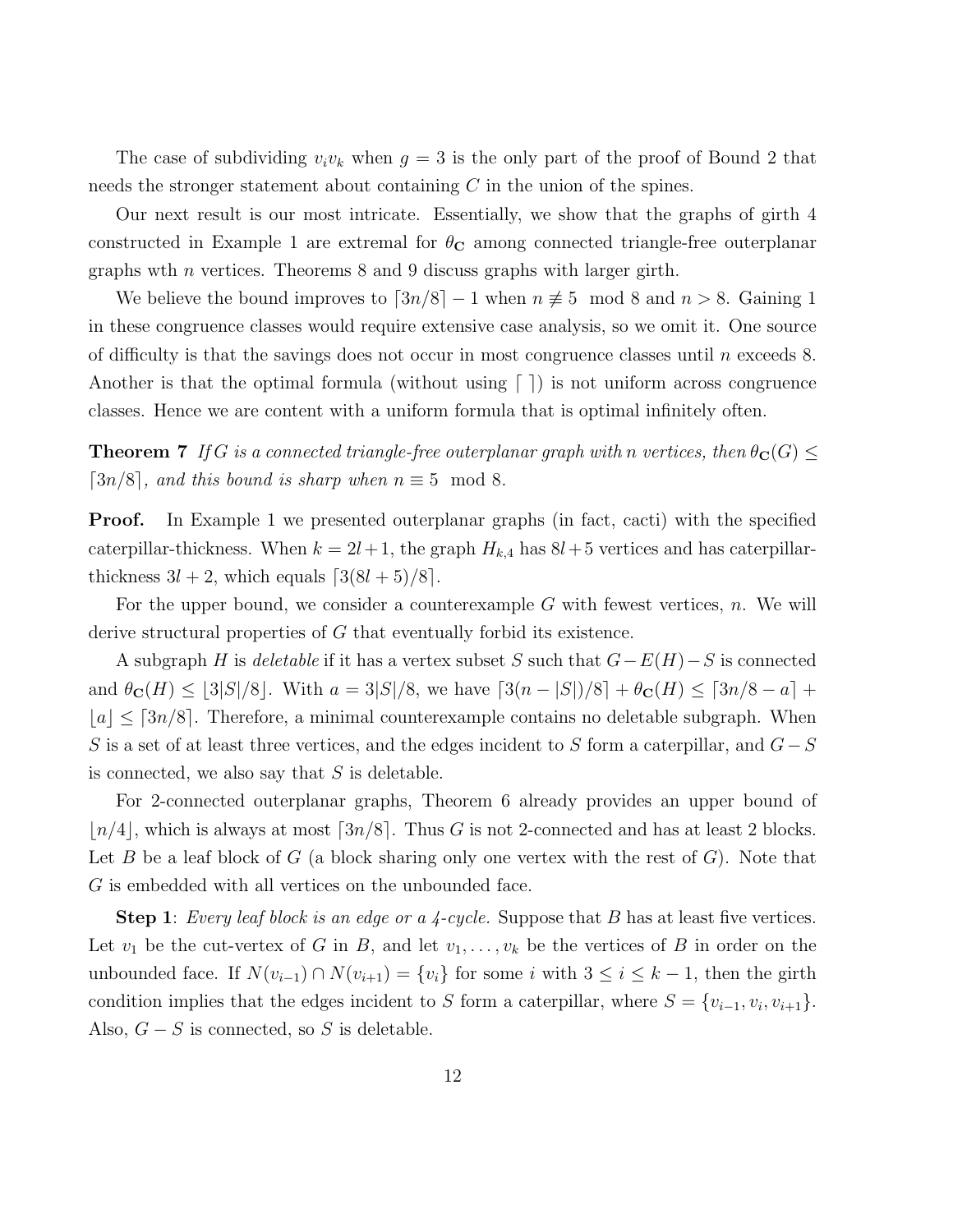If  $\{v_2, v_3, v_4\}$  is not deletable, then there exists  $v_j \in N(v_2) \cap N(v_4) - \{v_3\}$ . If  $j \neq 5$ , then  $\{v_3, v_4, v_5\}$  is deletable. If  $j = 5$ , then girth 4 forces  $k > 5$ , and now  $\{v_4, v_5, v_6\}$  is deletable.

Step 2: Every vertex in at most one non-leaf block lies in at most one leaf block. Let v be a vertex in leaf blocks B and B'. If B is a 4-cycle, with vertices  $v, w, x, y$  in order, and z is a neighbor of v in B' (whether B' is an edge or a 4-cycle), then  $\{x, y, z\}$  is deletable (the edges incident to  $\{x, y, z\}$  form a path). If three leaf blocks that are edges share v, then their leaves form a deletable triple.

Thus at most two leaf blocks can contain v, and if so both are edges. This forbids all blocks being leaf blocks, since then  $n = 3$  and G is a path. If leaf blocks B and B' are both edges containing v, and v is in at most one non-leaf block, then  $V(B\cup B')$  is now deletable.

**Step 3**: G has no "spear". Define a spear to be a subgraph H consisting of two leaf blocks and a nontrivial path  $P$  connecting them, such that only the (possibly equal) vertices w and w' of P in the same penultimate block  $B^*$  have neighbors outside H, and  $G - S$  is connected, where  $S = V(H) - \{w'\}.$ 

If the leaf blocks B and B' are edges, then H is a path and  $|S| \geq 3$ , so H is deletable.

If B is a 4-cycle, then let the vertices be  $v, x, y, z$  in cyclic order, with v the cut-vertex of G. If  $B'$  is an edge, then H decomposes into the edge xv of B and a path. Thus H is deletable if  $|S| \geq 6$ , which fails only if P has length 1 and  $w \neq w'$ . In that case, delete only the path  $H - xv$ , with marked set S' consisting of  $\{y, z\}$  and the leaf of B'.

If  $B$  and  $B'$  are 4-cycles, then  $H$  decomposes into the edge  $xv$ , one edge of  $B'$ , and a path. Thus H is deletable if  $|S| \geq 8$ , which fails only if P has length 1 and  $w \neq w'$ . In that case, we may assume by symmetry that  $w' = v$ . Now delete only  $H - xw'$  (a path plus an edge of B'), with marked 6-set S' consisting of  $V(B') \cup \{y, z\}$ .

Step 4: Every penultimate block is an edge. We observed that not all blocks are leaf blocks. A penultimate block is a leaf block in the graph obtained by deleting the non-cutvertices of leaf blocks. Let  $B^*$  be a penultimate block. Since  $B^*$  is not a leaf block, it has a vertex  $v$  that lies in at least one leaf block and in no other non-leaf block. By Step 2,  $v$ belongs to exactly one leaf block; call it B.

Suppose that  $B^*$  is not an edge. Among the two neighbors of v along the unbounded face of  $B^*$ , we may choose x to avoid the only vertex that  $B^*$  can share with another non-leaf block. If x lies in a leaf block B', then  $B \cup B' \cup xv$  is a spear. Otherwise, we find a deletable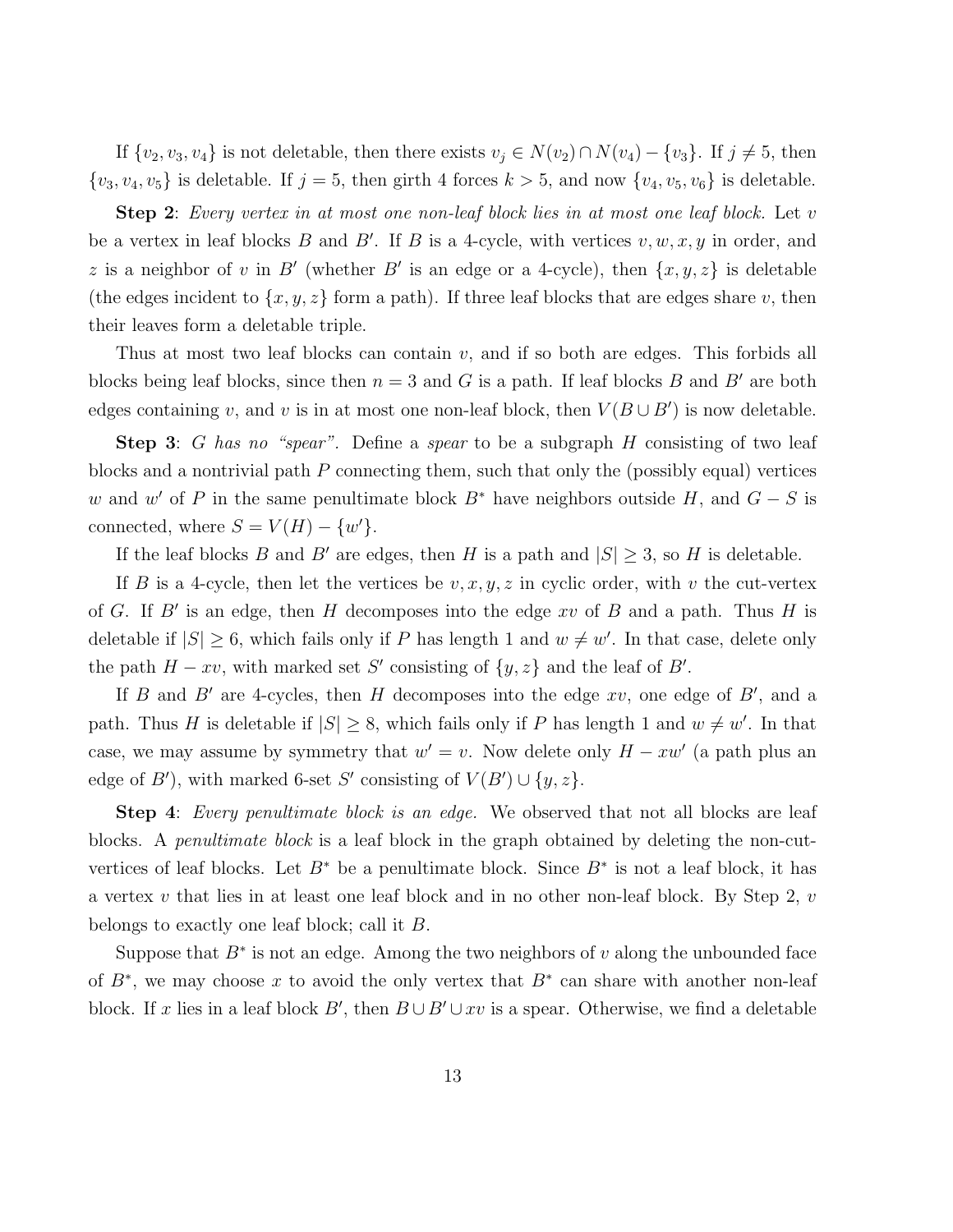triple. It is  $V(B) \cup \{x\}$  if B is an edge, and it is x together with two adjacent vertices of B other than  $v$  if  $B$  is a 4-cycle.

**Step 5**: Two penultimate blocks cannot intersect. Suppose that  $B_1^*$  and  $B_2^*$  are penultimate blocks with a common vertex w. By Step 3, each  $B_i^*$  is an edge; let  $v_i$  be the endpoint opposite w. By Step 2, each  $v_i$  lies in one leaf block  $B_i$ . Now  $B_1 \cup B_2 \cup B_1^* \cup B_2^*$  is a spear.

Step 6: A peripheral penultimate block intersects only one other non-leaf block. A chain of blocks is a list of distinct blocks in which any two consecutive blocks intersect and the shared cut-vertices are all distinct. The leaf block and penultimate block at the beginning or end of a longest such chain are *peripheral* such blocks. Choose  $B$  and  $B^*$  to start a longest chain C, so B and  $B^*$  are a peripheral leaf block and peripheral penultimate block.

By Step 3,  $B^*$  is an edge; as usual, let w be the vertex it shares with a non-leaf block. If there are two such blocks, then one of them is not in the chain of blocks starting with  $B$  and B<sup>∗</sup> . By Step 5 it is not a penultimate block. It therefore has another vertex in a non-leaf block. Thus it yields a chain of at least three blocks that can replace  $B$  and  $B^*$  in  $C$  to form a longer chain, contradicting the choice of C.

Step 7: There is no minimal counterexample. Let B be a peripheral leaf block, sharing v with a penultimate block  $B^*$ . Let w be the other vertex of  $B^*$ . By Step 5, w lies in only one other non-leaf block,  $B_0$ .

If w lies in a leaf block, B', then  $B \cup B^* \cup B'$  is a spear, since w lies in only one other block. Hence w lies only in  $B_0$  and  $B^*$ .

Let x be a neighbor of w in  $B_0$ , along the unbounded face, and let  $S = V(B) \cup \{w, x\}$ . Note that either (1)  $|S| = 6$  (if B is a 4-cycle) and the subgraph of edges incident to S decomposes into two caterpillars, or (2)  $|S| = 4$  (if B is an edge) and the subgraph of edges incident to S decomposes into one caterpillar. If a leaf block or a penultimate block is attached at x, then we obtain a spear. If a longer chain is attached at x, then it contradicts B' being a leaf block. Hence nothing is attached at x. Now  $G - S$  is connected, and the subgraph is deletable.  $\Box$ 

When the girth is at least 5, a proof similar to that of Theorem 7 yields the following theorem. We omit the details of the proof and just mention a few of the differences.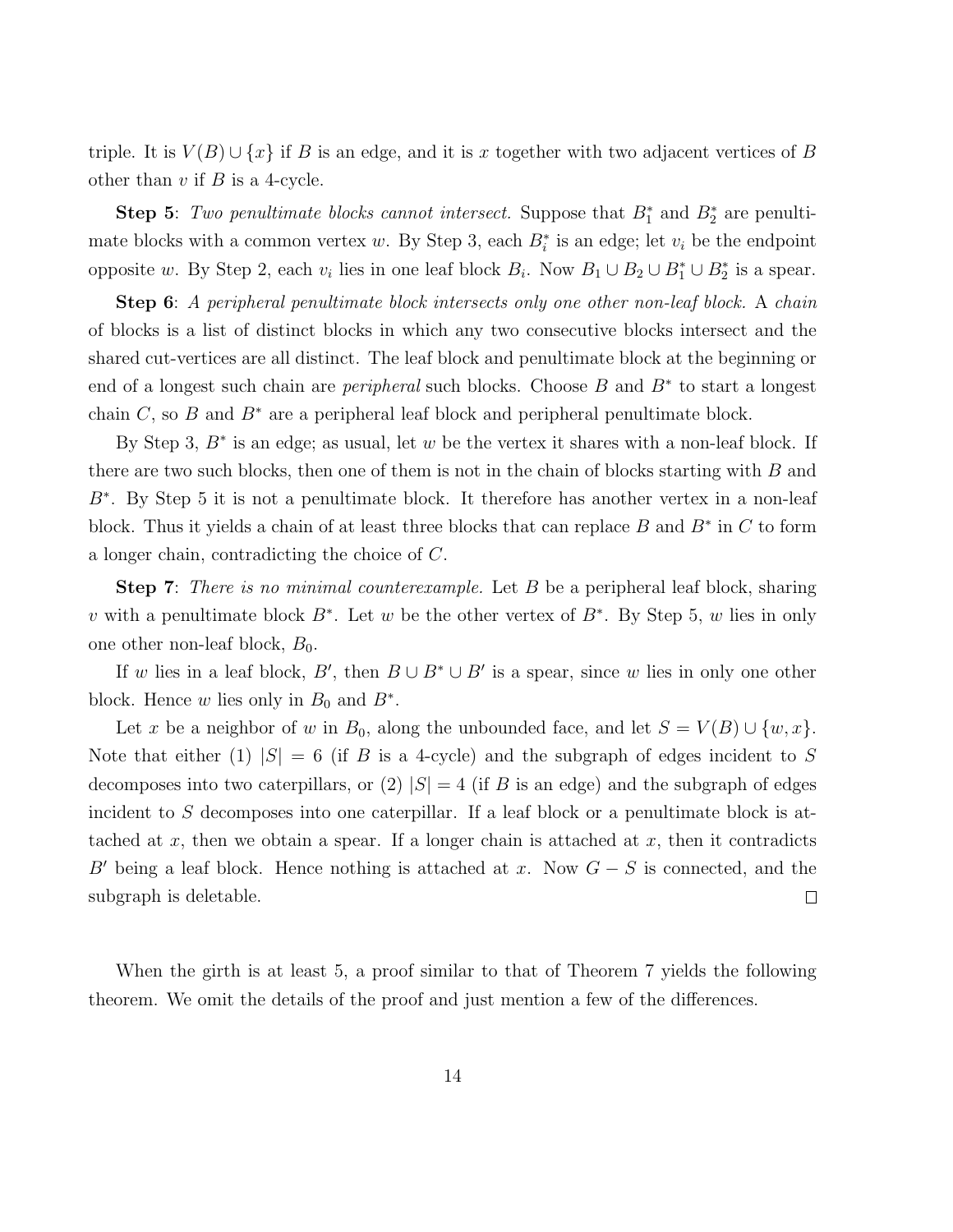**Theorem 8** If G is a n-vertex connected outerplanar graph with girth at least 5, then  $\theta_{\bf C}(G) \leq [3n/10]$ , and this is sharp when  $n \equiv 6 \mod 10$ .

**Proof.** (sketch) First, when  $k = 2l + 1$ , the graph  $H_{k,5}$  has  $10l + 6$  vertices and has caterpillar-thickness  $3l + 2$ , which equals  $\lceil 3(10l + 6)/10 \rceil$ .

A subgraph H is deletable if it has a vertex subset S such that  $G-E(H)-S$  is connected and  $\theta_{\mathbb{C}}(H) \leq |3|S|/10$ . We follow the steps similar to those in the proof of Theorem 7.

Step 1: Every leaf block is an edge or a 5-cycle. Otherwise we can find a deletable set with 4 vertices.

Step 2: Every vertex in at most one non-leaf block lies in at most one leaf block, unless the vertex lies in two leaf blocks, each of which is a single edge.

Step 3: G has no spear unless the path P in the spear has length 1 and the two leaf blocks are edges.

Step 4 and 5 concern penultimate blocks in a longest chain of blocks. This differs from the proof of Theorem 7, where the conclusions were proved about all penultimate blocks.

Step 4: Every peripheral penultimate block is an edge.

- Step 5: Two peripheral penultimate blocks cannot intersect.
- Step 6: A peripheral penultimate block intersects only one other non-leaf block.
- Step 7: There is no minimal counterexample.

When the girth is at least 6, an argument like those of Section 3 suffices, and we are no longer confined to considering outerplanar graphs. The bound here is roughly  $n/4$  rather than the  $n/6$  of Theorem 4, because here we are restricted to using caterpillars.

 $\Box$ 

**Theorem 9** If G is an n-vertex graph with girth at least 6, then  $\theta_{\mathbf{C}}(G) \leq [(n-2)/4]$  for  $n \geq 7$ , and this is sharp.

**Proof.** We observed in Example 2 that the bound is achieved by the tree obtained by subdividing  $|(n-1)/2|$  edges in the star with  $\lceil (n-1)/2 \rceil$  edges.

For the upper bound, we use induction on  $n$ . Every graph with at most six vertices having girth at least 6 is a caterpillar except the 6-cycle. Also, every connected edge-disjoint union of a 6-cycle and a caterpillar decomposes into two caterpillars. Hence it suffices to